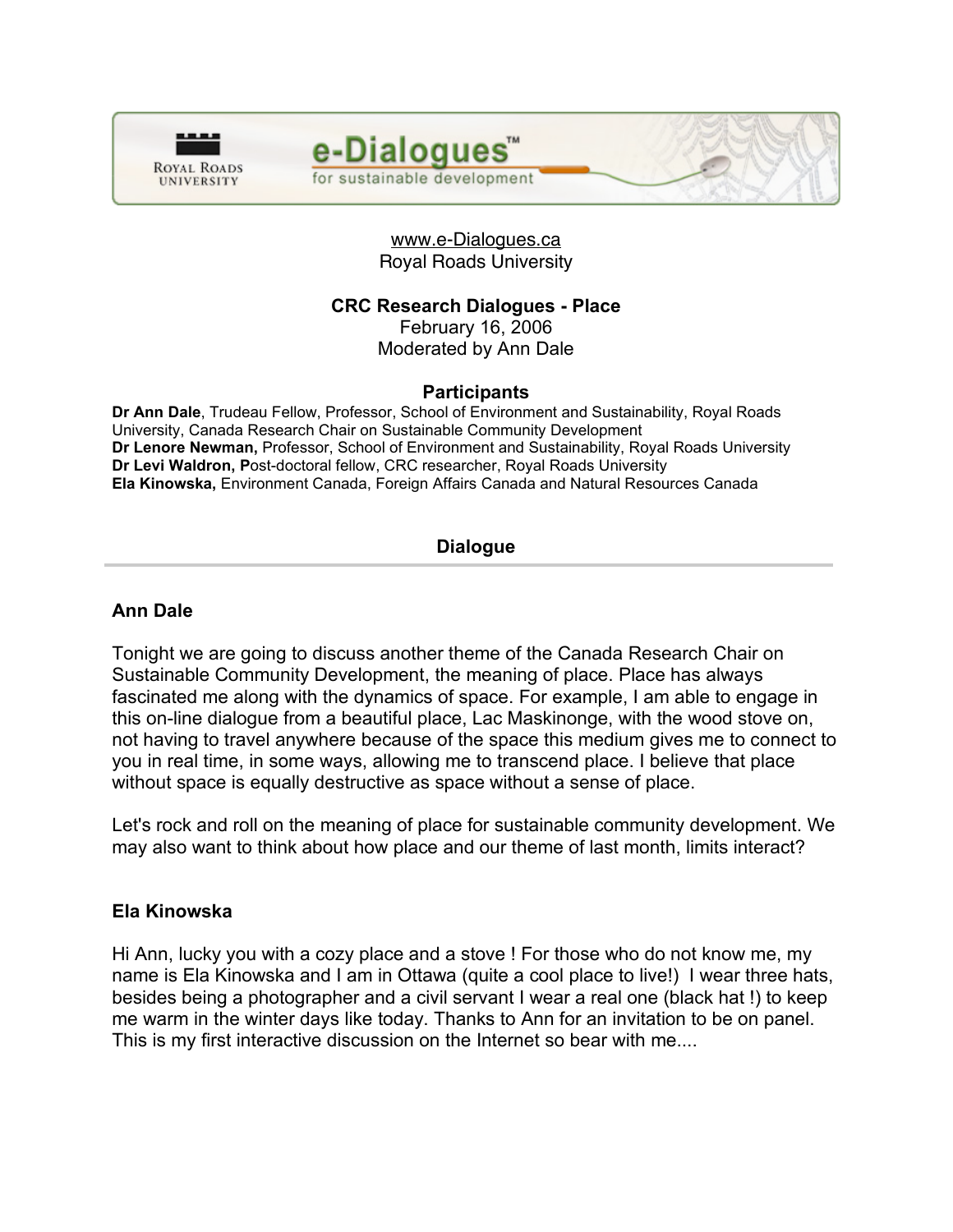## **Ann Dale**

Welcome, Ela, at least we can talk to one another this way, after trying to meet over the last two months. Ela is one of the Board Members to the CRC research project, and we are hoping that she will be able to bring her art into some of the community tools we are developing. Ela, you too have a special place I believe, in Chelsea. What makes it special?

#### *Ela Kinowska wrote:*

Hi Ann, lucky you with a cozy place and a stove ! For those who do not know me, my name is Ela Kinowska and I am in Ottawa (quite a cool place to live) ! I wear three hats, besides being a photographer and a civil servant I wear a real one (black hat !) to keep me warm in the winter days like today. Thanks to Ann for an invitation to be on panel. This is my first interactive discussion on the Internet so bear with *me....*

#### **Lenore Newman**

Hi all I very much enjoy the critical literature on space and place. It is one of the most interesting areas of cultural and social geography. I do think we have to be very careful to remember place and space have very clearly defined meanings. The way I think of space is to imagine a blank stage, where as the human element added to that creates a sense of place.

#### **Ann Dale**

Welcome Lenore, a small technical note, if I disappear, the freezing rain may interrupt my satellite connection, one of the disadvantages of living where I do, just outside of a large urban centre. **Jenny Onyx**, my co-researcher from Australia could not participate as she is teaching, but here is something she asked me to post on her behalf.

The idea of place brings passion of both a positive and negative kind.

Positive: It is where we belong. The place we belong gives us our sense of identity. We share that identity with others who also belong there. These are our people, people like us, people we understand and who understand us. These are the people we can look to for help and whom we also will help if needed. Together we are proud of who we are.

Negative: A jail is a place too, and sometimes the place where I live feels like a jail, I am not free to be myself. Always there is the expectation to conform to the demands and rules imposed by others. I may belong, but I am judged and constrained in my actions. It seems to me that some of our fundamental human dilemmas revolve around the issue of place. We both need others and yet struggle to be free of their demands.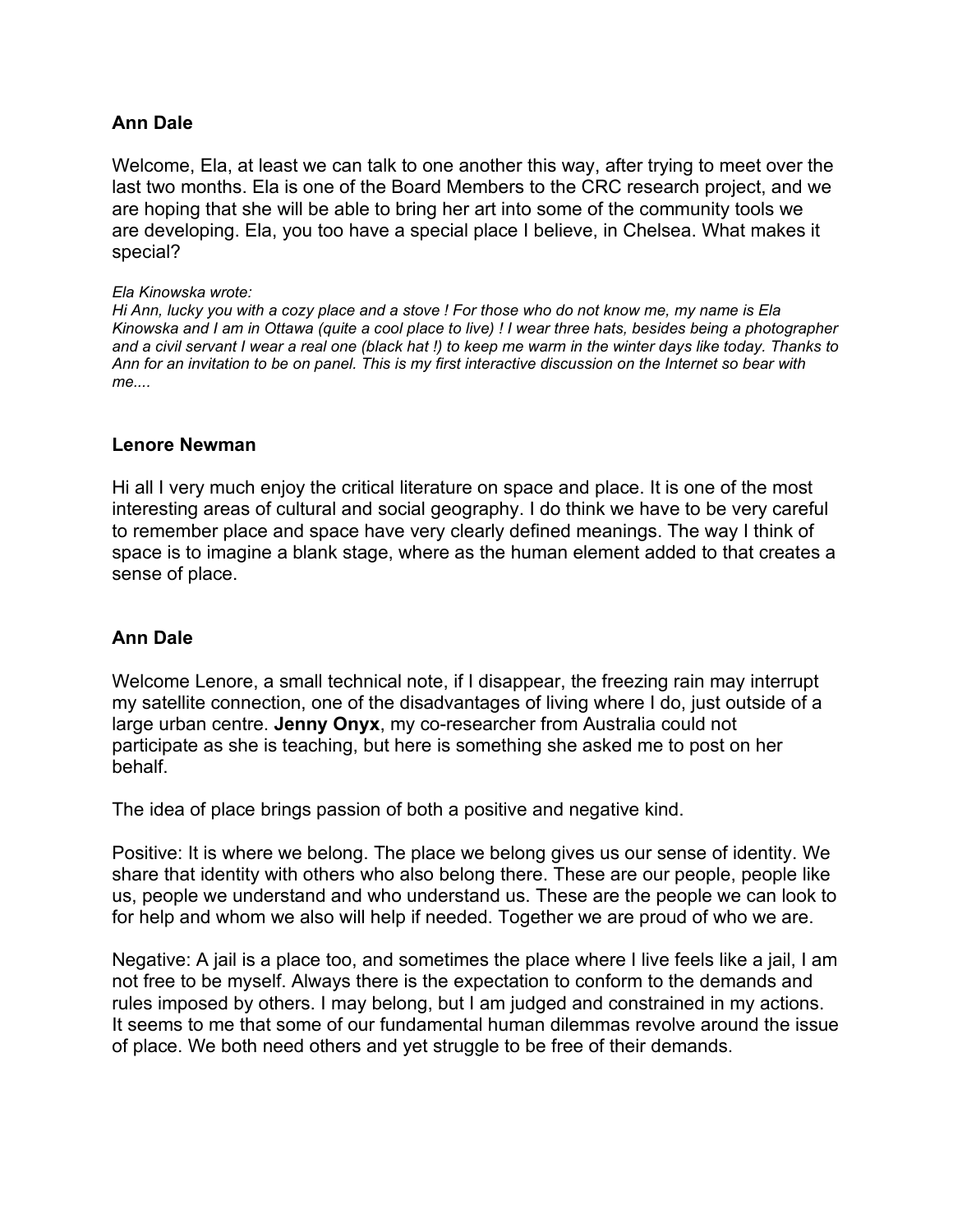Ann, what do you think makes a place vibrant?

## **Ann Dale**

Interesting question, particularly given Jennie's comments. From her comments, I see that her idea of place very much involves people, for me, what makes a place special are physical characteristics, the landscape, and people are secondary. I suspect for you, that people are also central? Ela?

## **Ela Kinowska**

I lost you for a minute...my computer quit on me...Anyways, Every place has its unique characteristic defined not only my physical space but the people occupying it. People give soul to a place, so a human dimension of place is extremely important.

Cultural heritage is an integral part of space we occupy in the universe and it makes are distinct, culture is like spice that make each dish different, even though made from the same raw ingredients. Cultural identity makes us belong to a place, even though we do not occupy it physically, I can talk to this end from my immigrant's perspective. Having grown up in Poland I will always belong there, even though my place is in Canada now.

#### **Lenore Newman**

Is it just the three of us online? Who else is out there?

## **Levi Waldron**

Hi guys, Levi joining you now from rural British Columbia, about 5000km from the rest of you.

## **Ann Dale**

So, Ela, you have multiple identities of place?

*Ela Kinowska wrote:*

Cultural heritage is an integral part of space we occupy in the universe and it makes are distinct, culture *is like spice that make each dish different, even though made from the same raw ingredients. Cultural* identity makes us belong to a place, even though we do not occupy it physically, I can talk to this end *from my immigrant's perspective. Having grown up in Poland I will always belong there, even though my place is in Canada now.*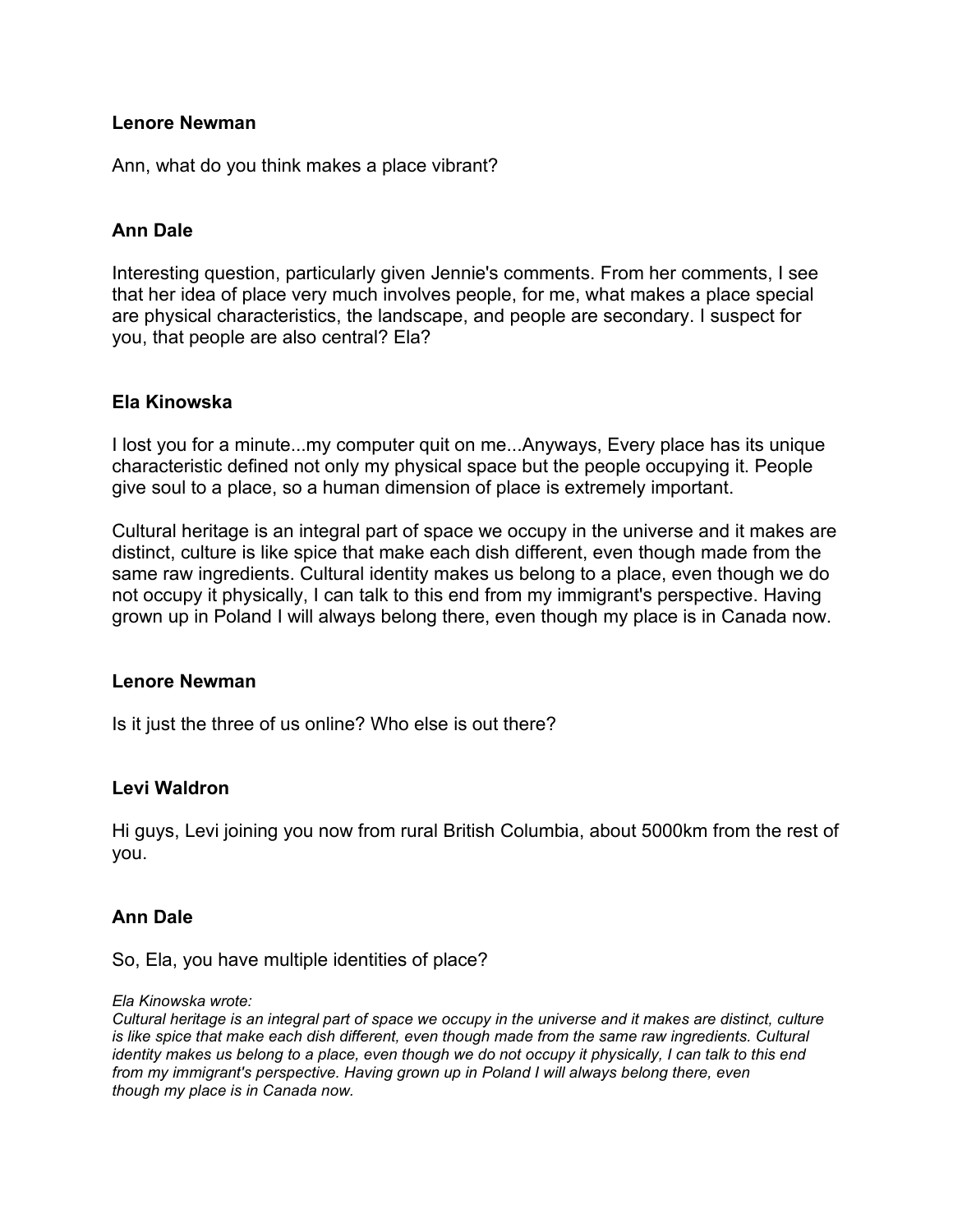Good afternoon, Levi

## **Ann**

It's about time, again one of the disadvantages of rural access. Levi, ask Lenore your question?

*Levi Waldron wrote: Hi guys, Levi joining you now from rural British Columbia, about 5000km from the rest of you.*

## **Levi Waldron**

Lenore, I was wondering if you could expand a bit more on your definitions of place and space, and if you have the references handy where those come from. Might be a useful introduction to the discussion.

## **Ela Kinowska**

Absolutely, now I want to introduce a theory of one square kilometer. Here it goes. When I searched for a definition of a place in the Google search engine, I got 1,140,000,000 hits. The Merriam- Webster dictionary provides 22 entries for a noun "place". But take definitions apart, and focus on the meaning of place for us, as members of the society, members of community. Some fundamental questions surrounding the meaning of place is sense of belonging, what makes us identify with the place and how we draw the boundaries.

Sometime ago, while vacationing in Poland, a poet living in a small hamlet told me something that shaped my thinking about my relation to the community where I live in, he told me: you will not change the world but you can make a difference in 1 square kilometer that surrounds you. 1km2 is the definition of your place.

Going back home (to Canada) I gave it a serious thought and indeed, if we took care of our little world of 1km2, we would have a better world we live in now. SO MY PLACE IS MY SQUARE KILOMETER, we found it in Chelsea.

#### **Lenore Newman**

Well, as far as I know, space means physical space. i.e. think physical layout, physical form. It can have people in it or not. It is objective.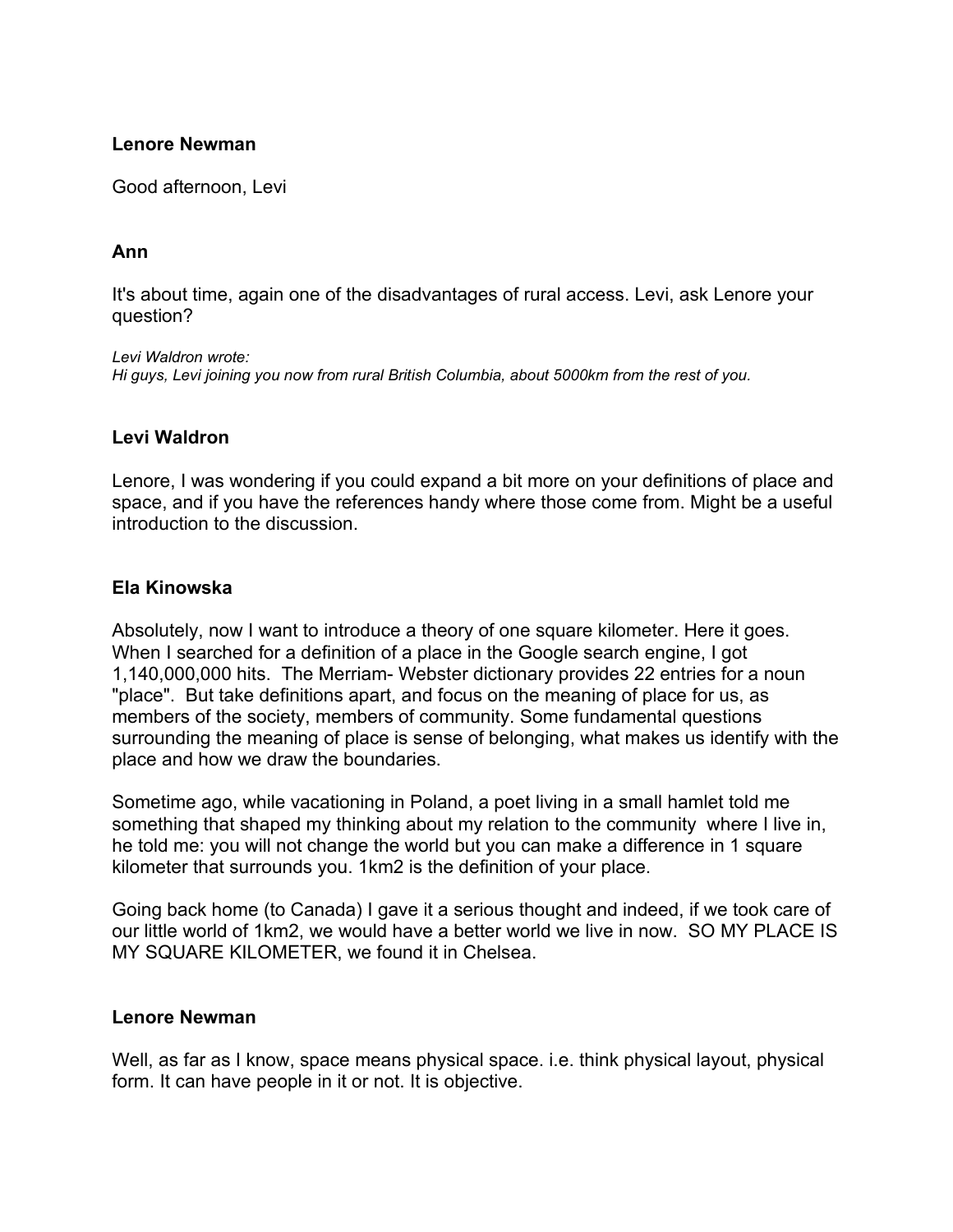I don't yet have a good definition of space. It is a much harder concept. No refs at moment, that is next week's reading!

## **Ann Dale**

Jenny Onyx again says, "Of course much depends on how the boundaries are set. The jail has stone walls and is almost impenetrable. Many places have very vague, ambiguous boundaries. The place enclosed can be small or large. My place has grown to match the planet, and Gaia has my heart, as I have come to know and love others of many faiths and nationalities, and as I have come to understand how we are all interconnected and interdependent for our very survival."

*Ela Kinowska wrote: Absolutely, now I want to introduce a theory of one square kilometer. Here it goes.*

## **Ela Kinowska**

Place without a human dimension is not the same concept, it is a geophysical sphere, but how about place in a cyberspace like what unites us now? How would you define this?

## **Frank Roselli**

Hello everyone, sorry for the delay but i keep needing to log in and out. Although I'm not as readily informed on a lot the theory as many of you are, I do believe that space is a proper noun of sorts and place is quite possibly a theory or construct. as a planning student, I've learned to VERY MUCH deal with the issues of not only space and land, but also of place - culture, community and neighbourhoods. A great trend that I would hope to see continue is the ability to recognize place and cultural identity in urban planning. Place I believe is a cultural construction of our societies and is ultimately informed by the dominant ideas and paradigms of the people. I think both are ultimately valid and utterly integral to each other. Of course the line tends to blur and sometimes politicians or individuals focus solely on the space and not on the place...

#### **Levi Waldron**

*Ela Kinowska wrote:*

he told me: you will not change the world but you can make a difference in 1 square kilometer that *surrounds you. 1km2 is the definition of your place.*

That is an interesting definition of your place, although does it still hold in a globalized world? Some people, more than others, have far-reaching influence, and others may have little ability to influence even within their own 1 square km.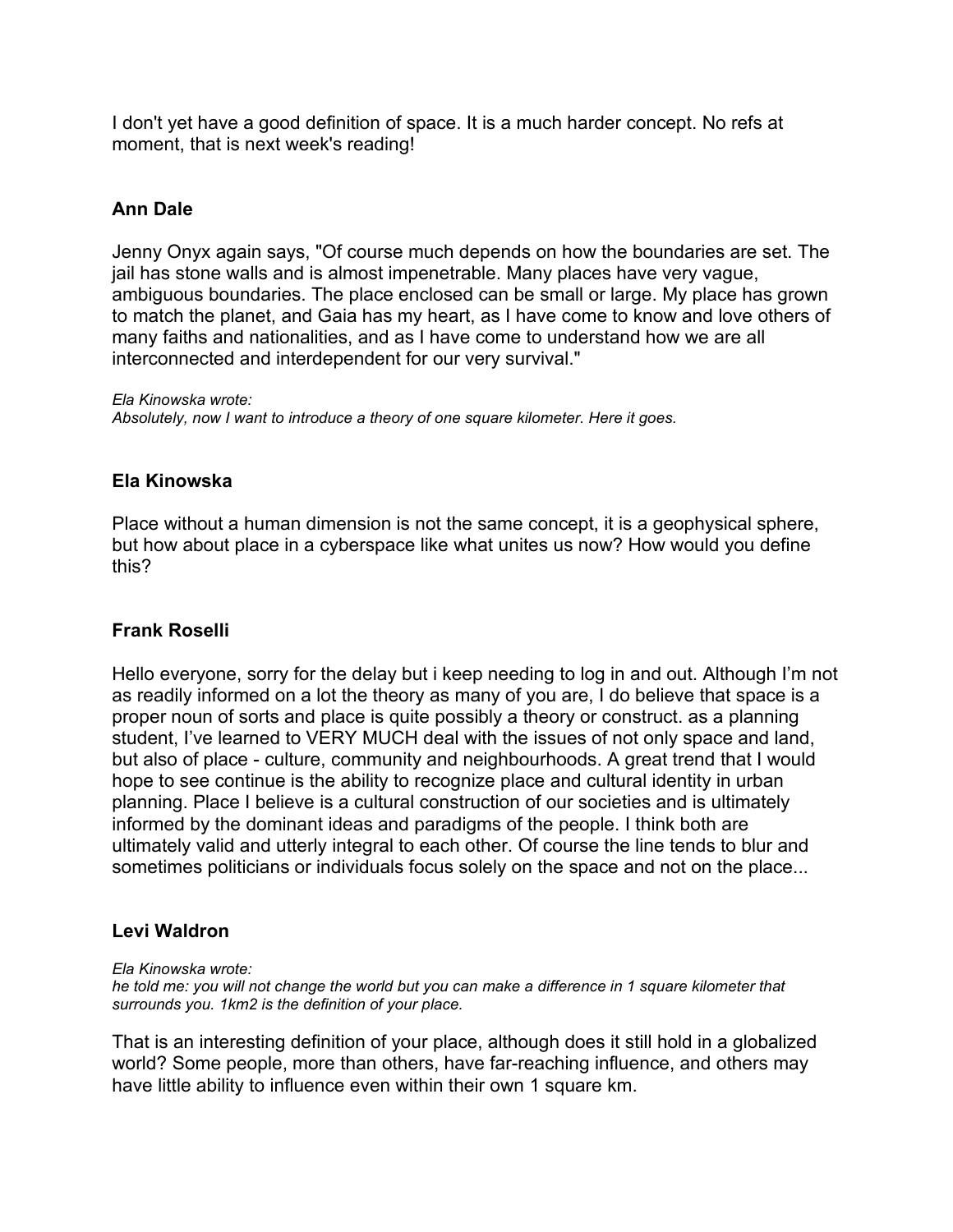The slippery thing about place in my mind is that it is really subjective. I think there is some idea of feeling "at home". I had the great privilege to grow up in one of the world's most beautiful spaces, and I love nature, but I feel much more at home in chaotic urban settings, preferably very diverse, dirty, slightly edgy spaces. Critical theorists call such places "third space" or "heterotopia", and in the past these spaces were known as Bohemian. The weird thing is that though I love nature, if someone were to clean up the garbage and graffiti and plant trees in my favourite places, they likely would clean up the "placeness" I so enjoy.

## **Ann Dale**

Ela, you are digging at the definitions, for me, cyberspace is all about allowing people who are place-based space to explore new ways of communicating, of relating. The difficulty comes when people are so wired into cyberspace that they have no connection to a physical place, or perhaps I am too rooted to place?

*Ela Kinowska wrote:*

*Place without a human dimension is not the same concept, it is a geophysical sphere, but how about place in a cyberspace like what unites us now? How would you define this ?*

#### **Lenore Newman**

The interesting question Ann: are electronic places spaceless? Clearly not entirely, but the relationship is interesting

## **Ann Dale**

Frank, you have clarified for me something in this dialogue, we are all using different conceptions of space and place. For me, place is geographic, a physical entity to which I identify, and space is the human construct, one is finite, the other is infinite, one involves identity and the other is identity free, alluding to what my dear colleague Dr. Onyx was talking about.

#### *Frank Roselli wrote:*

#### *hello everyone,*

sorry for the delay but i keep needing to log in and out. Although I'm not as readily informed on alit the theory as many of you are, i do believe that space is a proper noun of sorts and place is quite possibly a theory or construct, as a planning student, I've learned to VERY MUCH deal with the issues of not only space and land, but also of place - culture, community and neighbourhoods. A great trend that i would hope to see continue is the ability to recognize place and cultural identity in urban planning. Place I *believe is a cultural construction of our societies and is ultimately informed by the dominant ideas and* paradigms of the people. I think both are ultimately valid and utterly integral to each other. Of course the line tends to blur and sometimes politicians or individuals focus solely on the space and not on the *place...*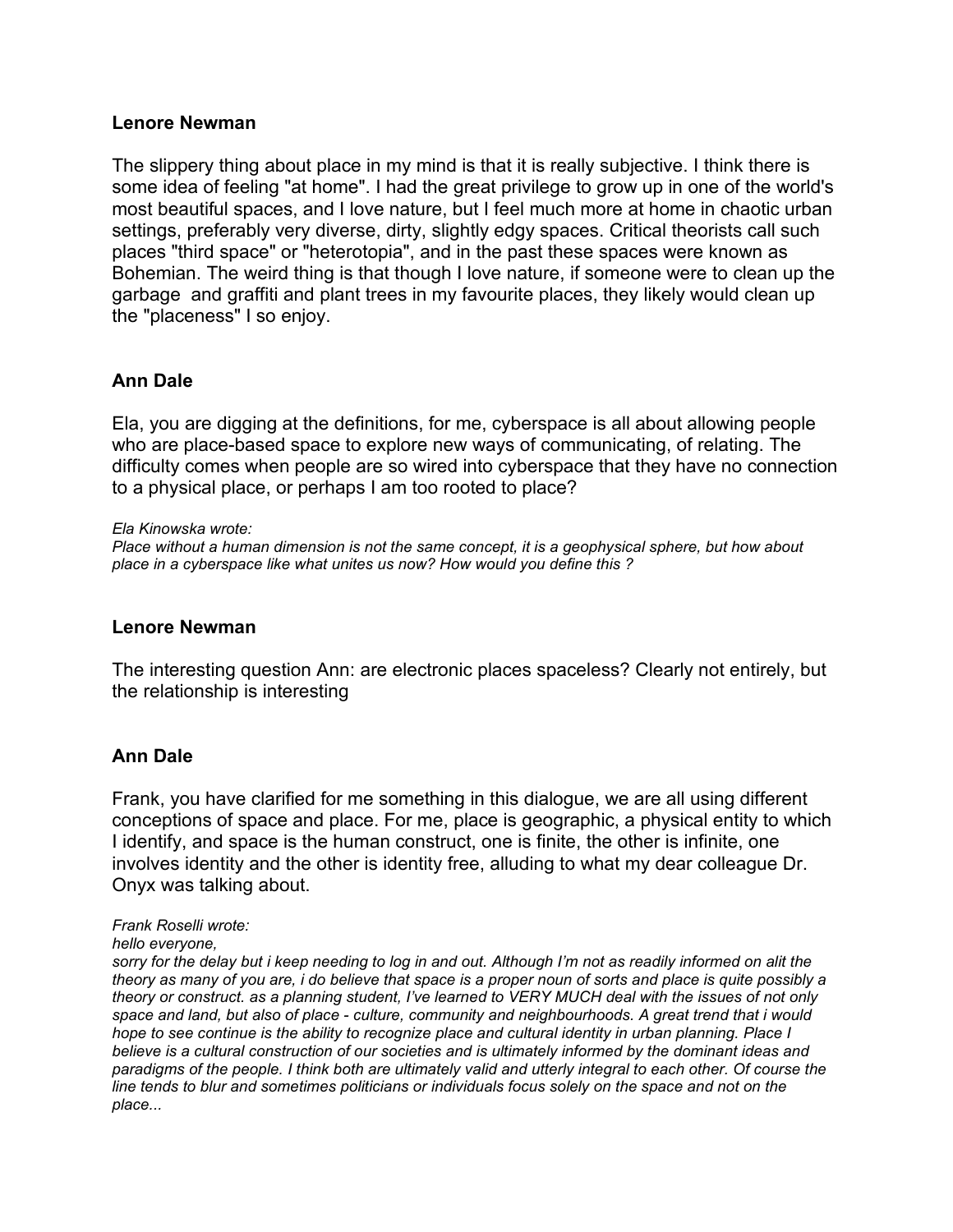## **Levi Waldron**

Lenore, I think you and I enjoy living in a similar kind of place, which is not surprising given how long we were roommates :). Is it really the physical characteristics, the garbage and graffiti for example, or is it the people who we associate with that type of place?

Or do they necessarily come together?

#### *Lenore Newman wrote:*

The slippery thing about place in my mind is that it is really subjective. I think there is some idea of feeling "at home". I had the great privilege to grow up in one of the world's most beautiful spaces, and I love nature, but I feel much more at home in chaotic urban settings, preferably very diverse, dirty, slightly edgy *spaces. Critical theorists call such places "third space" or "heterotopia", and in the past these spaces* were known as Bohemian. The weird thing is that though I love nature, if someone were to clean up the *garbage and graffiti and plant trees in my favourite places, they likely would clean up the "placeness" I so enjoy.*

## **Ann Dale**

Yes, for me, cyberspace is spaceless, it transcends physical place, its ability for insanities connection endless

*Lenore Newman wrote:*

*The interesting question Ann: are electronic places spaceless? Clearly not entirely, but the relationship is interesting*

## **Ela Kinowska**

yes, yes, it is a provocation...I am aiming at technology changing the concepts of place and creating new space (place if you wish) for people to interact. Do we need a nice place to sit on a bench and chat if we can meet in the cyber cafe?

Also, another aspect, as technologies develop they pollute urban space with satellite dishes, electric poles (I hate them in Ottawa and any city I go to), highways.. etc.

#### **Janet Moore**

Hi folks.

Janet Moore here - joining in (if I may) from Vancouver to participate in this 'e-space' place...I work at the Centre for Dialogue and teach in the Semester in dialogue - my research focuses on sustainability education at the university level.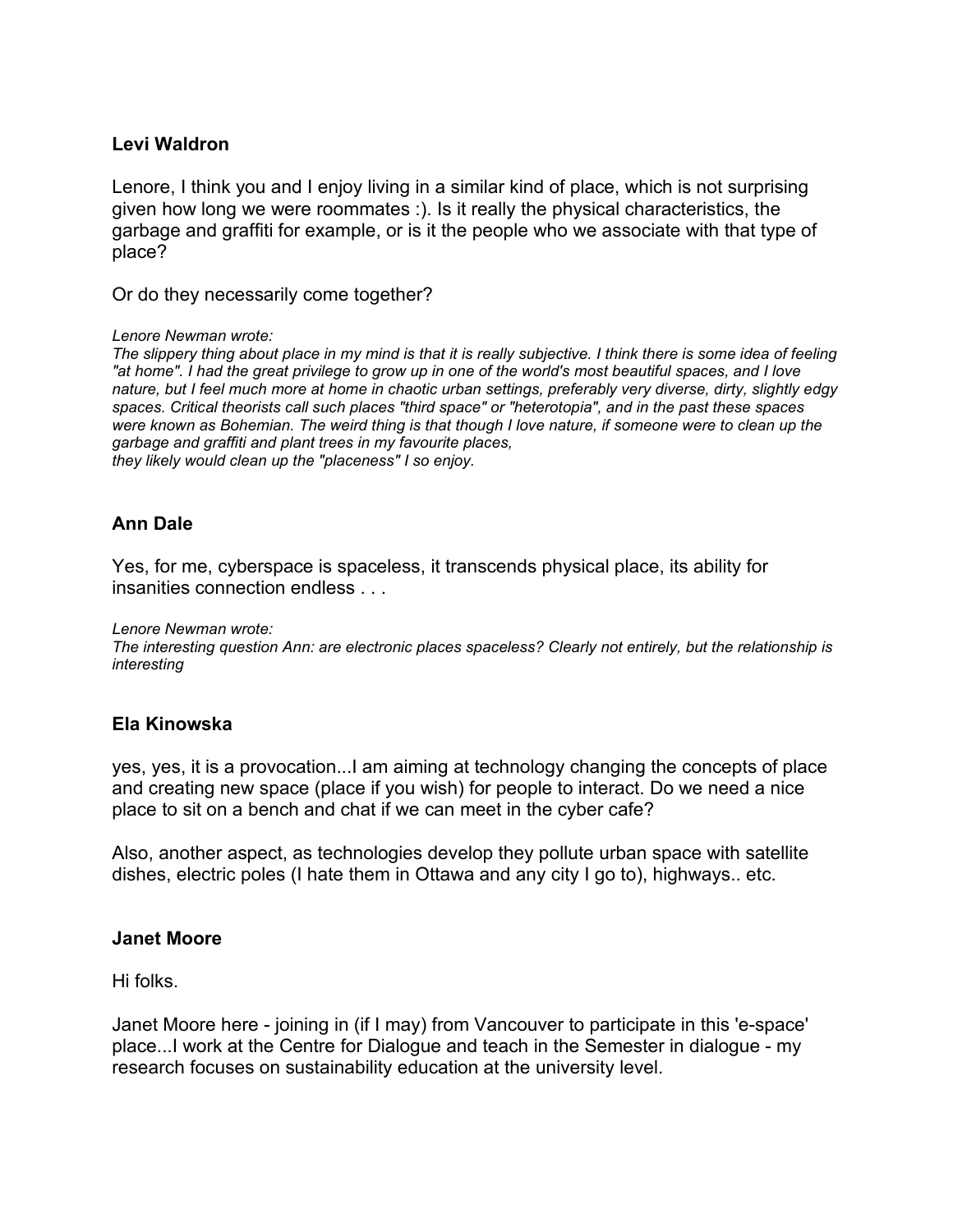I'm interested in urban space as we continue to density and lose the ability to have spaces of our own - and instead need to share space/place with others. Community gardens are full and waitlisted and looking for land is a big problem her in Vancouver.

# **Ann Dale**

My sense of place is not subjective, replying to Lenore's earlier comment, it is very physically based, it is the lake, the trees, the loons who return every year who make me forget about existential loneliness. It is the stillness of the bush in winter, it is the way the wind whistles through the trees, I know and feel this place, I have healed and become whole again here. And there are other physical places in the world, for example, the Mundi Mundi Plains in Australia?

## **Lenore Newman**

Ann, Frank is technically correct, if we define the terms according to the formal definitions. So in that case what you have been thinking of as "place", ie the physical "place", is technically known as "space". It is far less confusing in French, the terms being defined formally by Foucault in a paper called "Les Espaces Autres" Levi, I think the chaos and the people do go together. That is one reason I so detest gentrification.

## **Ann Dale**

Welcome, Janet. There is a lot of literature that talks about the need for green space (I would call this place) in urban centres, and the sense of community that can create.

*Janet Moore wrote:*

#### *Hi folks .*

Janet Moore here - joining in (if I may) from Vancouver to participate in this 'e-space' place... I work at the *Centre for Dialogue and teach in the Semester in dialogue - my research focuses on sustainability* education at the university level. I'm interested in urban space as we continue to density and lose the *ability to have spaces of our own - and instead need to share space/place with others. Community gardens are full and waitlisted and looking for land is a big problem her in Vancouver.*

## **Frank Roselli**

As a student i use technology all the time. but i never regard the web or cyberspace as a place or even a space. it is a concept grounded in s a scientific reality i think. i think technology should only ever remain a tool and not a replacement (hmm, the word place is in replacement, i wonder how to interpret that now?) for communication and being together in a place or space. i would love to be having this discussion in person with everyone (this is fun btw...) but it is great that our spaces between each other have ultimately been narrowed or reduced so we can "talk" with one another.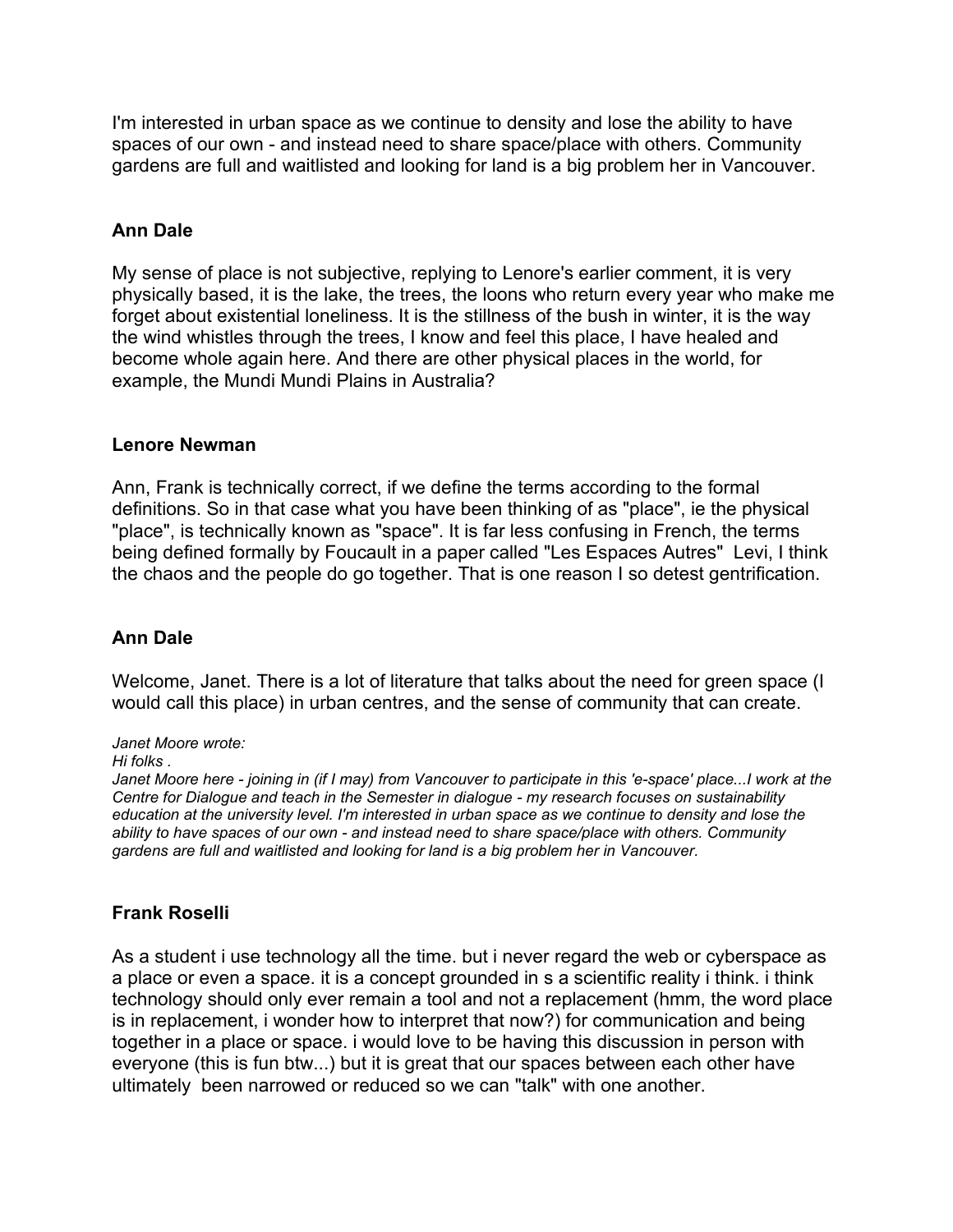Ann, you are leading us into deep theoretical water. The postmodernist in me says that what is turning the space you describe into a place is you. And you happen to like loons. If you had a strange fear of loons, the space would have a very different feeling. Actually, I never did trust loons...

## **Ela Kinowska**

OK - A little bit of Etymology: Place: Middle English, from old French, open space, from Latin broad street.. etc.

## **Levi Waldron**

*Ann Dale wrote: And there are other physical places in the world, for example, the Mundi Mundi Plains in Australia?*

I'm curious why you chose the Mundi Mundi Plains in Australia as an example of a physical place? Isn't everywhere a physical place?

## **Ann Dale**

You know me too well. I do not adhere to the post-post modernist thought that there is no reality, it is all constructed, nature is the ultimate reality, and perhaps we are the construct? Sorry, now having a glass of wine.

#### *Lenore Newman wrote:*

Ann, you are leading us into deep theoretical water. The postmodernist in me says that what is turning the space you describe into a place is you. And you happen to like loons. If you had a strange fear of loons, *the space would have a very different feeling. Actually, I never did trust loons...*

## **Ela Kinowska**

Ann; I am curious on other panelists' views on places and social networking?

## **Ann Dale**

Levi, interesting question, this conversation is making me think about the meaning of place, our intention, I now realize that physical place for me must also include a sense of space, is it psychological, emotional, spiritual, and I don't find that in large cities. The Mundi Mundi Plains is this vast vista, it is endless and Jenny told me that some people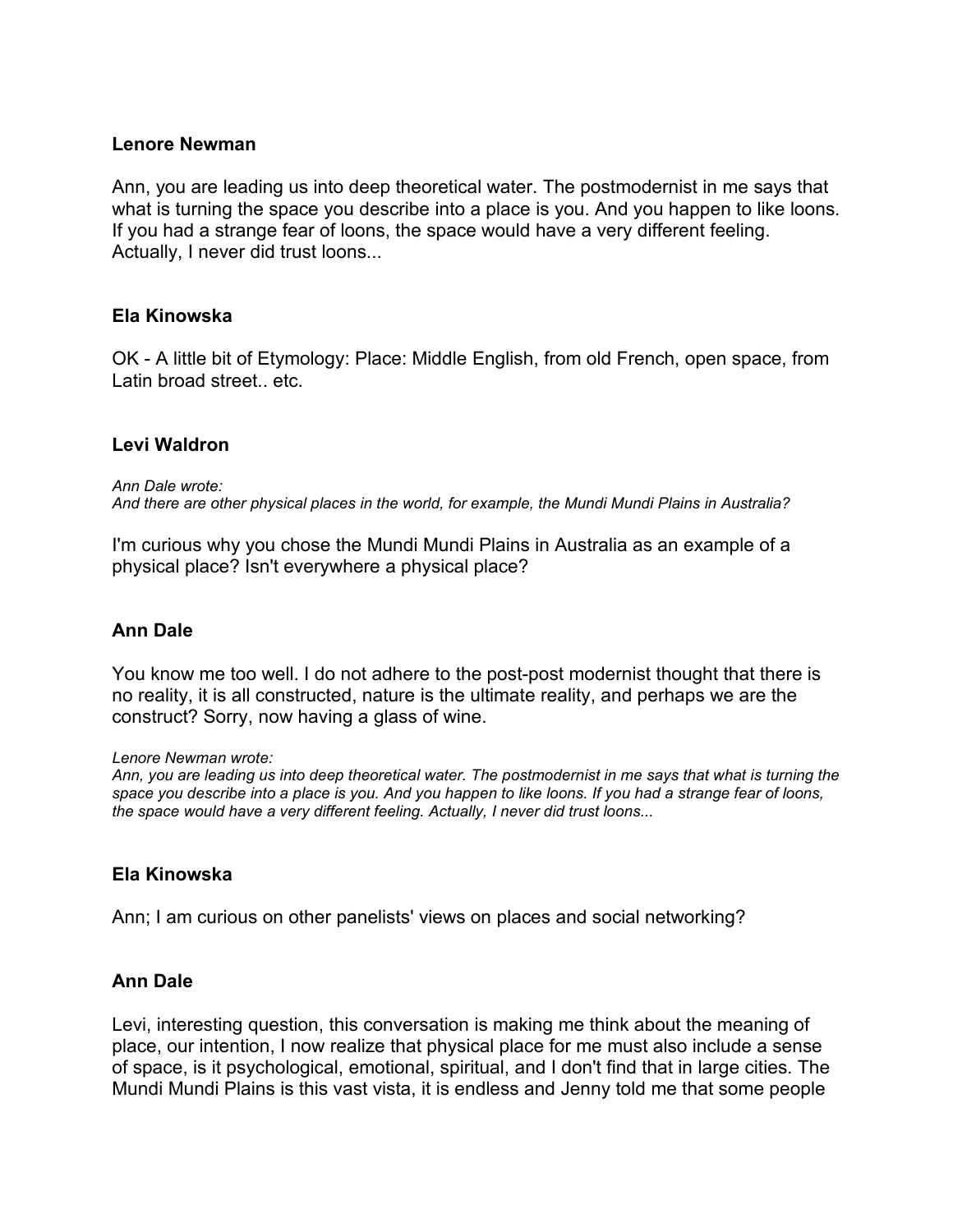freak out because of its vastness, I could have stayed there all day. Yes, every place is physical, but I never realized how important space was to me in a physical setting.

*Levi Waldron wrote: And there are other physical places in the world, for example, the Mundi Mundi Plains in Australia?*

#### **Lenore Newman**

I think our sense of place can play a huge role in our social networking. Levi and I like a certain type of space because it leads to places ripe for making connections.

Interestingly, though I agree green space is critical to successful urban living, the great experiments of the early part of this century to pull down slums and build towers in green pace were horrible failures that destroyed community. Note that this week they are starting to tear down Regent Park, Toronto's largest "green space/tower" housing development. They are replacing it with higher density and mixed use, much like what was there a hundred years ago. The best laid plans, I suppose...

## **Ann Dale**

Frank, there is always this divide, I do not see technology and in particular, on line dialogue and forums as a replacement or substitute for face to face social capital, it is a complement not a substitute? It creates a different kind of community and can create novel links between communities, and perhaps, to reply to Ela, create new networks of social relationships, introducing critical diversity?

#### *Frank Roselli wrote:*

As a student i use technology all the time. but i never regard the web or cyberspace as a place or even a space, it is a concept grounded in s a scientific reality i think, i think technology should only ever remain a tool and not a replacement (hmm, the word place is in replacement, i wonder how to interpret that now?) for communication and being together in a place or space. I would love to be having this discussion in person with everyone (this is fun btw...) but it is great that our spaces between each other have ultimately *been narrowed or reduced so we can "talk" with one another.*

## **Ann Dale**

Janet, any comments on this?

#### *Lenore Newman wrote:*

I think our sense of place can play a huge role in our social networking. Levi and I like a certain type of space because it leads to places ripe for making connections. Interestingly, though I agree green space is critical to successful urban living, the great experiments of the early part of this century to pull down slums *and build towers in green pace were horrible failures that destroyed community. Note that this week they are starting to tear down Regent Park, Toronto's largest "tower/tower" housing development. They are* replacing it with higher density and mixed use, much like what was there a hundred years ago. The best *laid plans, I suppose...*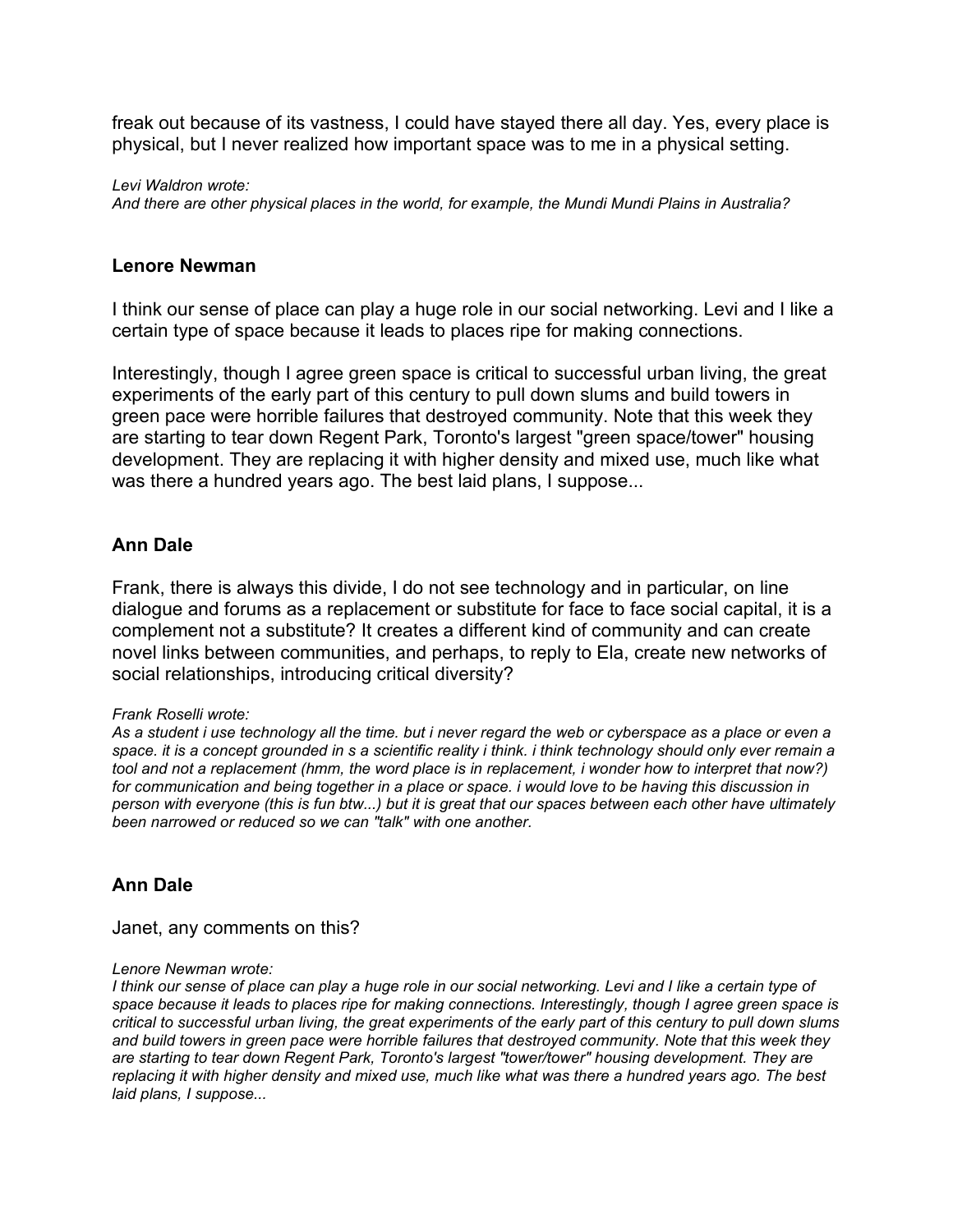# **Ann Dale**

With respect to social networking, Jenny offers this comment.

"The issue of place is also central to social capital, and to the relative merits of bonding and bridging social capital. As Portes and others have pointed out, bonding can be very limiting, especially if there are strong boundaries dividing "us" and "them", thus preventing people from reaching out and learning from "them". Or as Woolcock and Narayan point out (World Bank), bonding is about "getting by" (surviving) while bridging is about "getting ahead".

However I dispute the independence of these dichotomies. There are many forms of bridging, across geographic divides but also across divides of class, ethnicity, gender, age, sexual orientation, religion, political persuasion etc. all of which can occur within the one place. Furthermore I suggest that bridging depends on good bonding. We usually start with those we know and trust, then move to friends of friends, then to people within the same "place" and only gradually move our boundaries out to encompass bridges to wider universes. But the initial bonds of our own place forms the foundation on which all further learning and networks depend."

# **Frank Roselli**

I think Janet's comments are interesting and they've made me observe that it's never a "green place" but a "green space". There's always a need for green space and i think that parks and natural spaces create their own place - as do a lot of urban spaces. I was recently in New York City for the first time and was completely in awe of this incredibly dense city that is just amazing. I love the urban form, but it was fast realized that NYC is not a place without it's green spaces. The height and intense urban form make one appreciate the green spaces all the more. Central park in particular is what makes NYC both a place and a space for me. Without the "green lung" i doubt the city would be tolerable as a place or a space for too long.

## **Ela Kinowska**

Well, I am old fashioned and prefer a glass of wine with a friend at my place (chez nous !) over a chat via Internet-MSN (never did it in my life !), as I type I regret we cannot sit around Ann's stove sip wine and chat...however, we need e-dialogues too ! I grew up in a very sociable society where people are very close and walk to each others house without an invitation.. so it is a different culture that affects are behaviour, however I do not dare visit anybody in Canada without a phone call, email etc.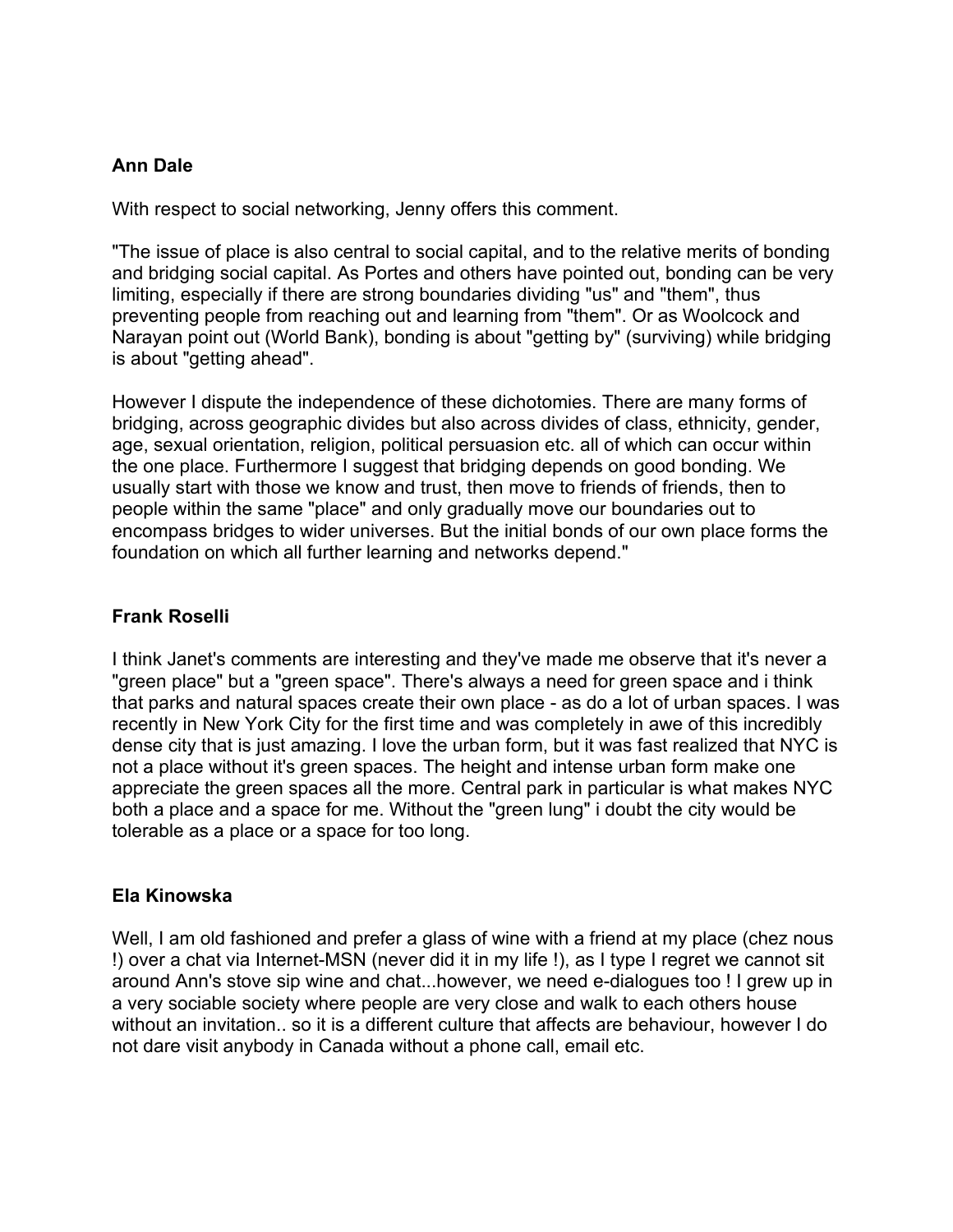#### **Janet Moore**

I am enjoying the time in between the comments to reflect on my own conceptions of place, networks, social cohesion - I spend a lot of time in my dialogue class trying to create pauses before jumping in. I am thinking about the physical spaces that I am most connected to and I can't stop thinking about the camp in northern Ontario where I spent all of my summers growing up - and the social networks that were created and still connect me to that place and others. In fact - many of the physical places that I love are deeply connected to networks...

## **Lenore Newman**

Here is a question- has anyone out there logged any time in a suburb? What kind of "place" does one find there? Why are such spaces so popular?

## **Ela Kinowska**

Nobody mentioned an important connotation with place which for me is very much HOME, my family, my dog within the fiscal boundaries of our apartment.. I think our family plays a big role in a definition of place. Any views?

## **Ann Dale**

Ela, we do have great taste in wine, I must admit. Again, you made me think, the reason I love cyberspace is that I get to connect, as Janet raised the links between place, networks, social cohesion but with a degree of space between us. Believe it or not, I am very shy, hence, my love of cyberspace where all voices are equal independent of physical looks, dominance, and so forth.

#### *Ela Kinowska wrote:*

Well, I am old fashioned and prefer a glass of wine with a friend at my place (chez nous!) over a chat via Internet-MSN (never did it in my life !), as I type I regret we cannot sit around Anns stove sip wine and chat...however, we need e-dialogues too ! I grew up in a very sociable society where people are very close and walk to each others house without an invitation. So it is a different culture that affects are *behaviour, however I do not dare visit anybody in Canada without a phone call, email etc.*

## **Ann Dale**

Lenore, you do push my buttons sometimes. I grew up in a sterilized, homogenized suburb that my poor mother hated, as she came from England and was so afraid of all the space, no where to walk, she had to learn how to drive, she only ever mastered left hand corners, boy, did we spend a lot of time just driving around to find left hand turns:)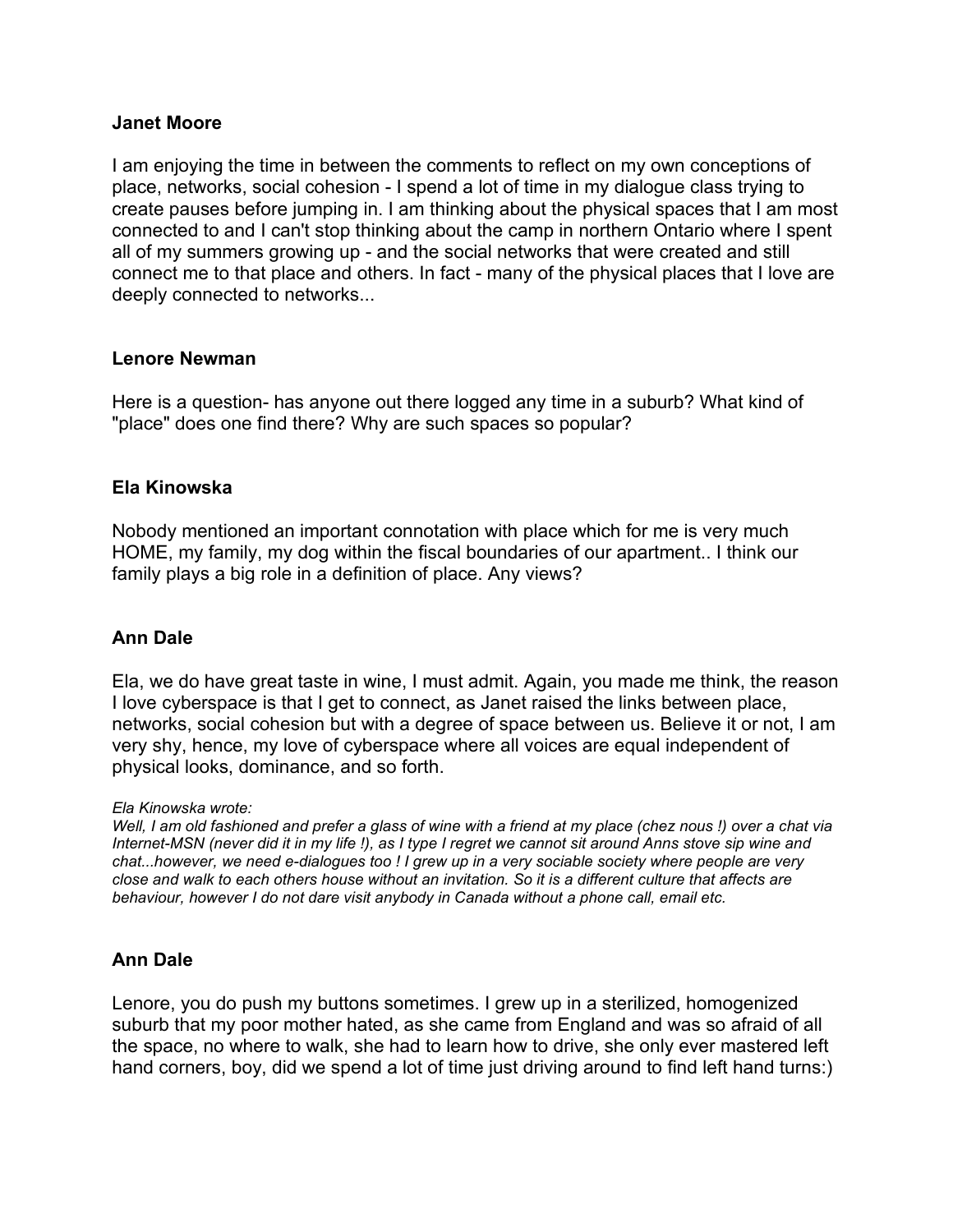*Lenore Newman wrote:*

Here is a question- has anyone out there logged any time in a suburb? What kind of "place" does one find *there? Why are such spaces so popular?*

## **Frank Roselli**

I think the idea of home is a great one to bring up. Home is very much a personal state. As you can make anywhere a home on your own or with your family, I don't think it's as easy to "make a place". i think that sometimes needs a collective or group. so maybe all our homes make up a place? Or maybe make up a space?

## **Ela Kinowska**

How often one hears COME TO MY PLACE, yes, my home is my place, we take it for granted.

## **Janet Moore**

I grew up in a suburb of Toronto - but somehow I got lucky with a forest behind my house that was a wild space - no trails or gravel or signage...a real forest that somehow got left in between the windy streets that define suburbs (it took forever to drive to the store because of the street patterns). Lots of the streets did not even have sidewalks. By the time I was finishing high school I decided to head to McGill without any of my friends - I was craving diversity - and I knew it was out there because we would sneak in to Toronto to find it - diversity of people, ideas, design, film, food...things we could not find in the mall.

## **Ann Dale**

Interesting, I have a relationship here with both the land and my home and family. However, in my travels, I have found some beautiful spaces (Frank, thank you for bringing this clarity) that literally make my soul soar with no family, that is, relationship, but a sense of being home, the ocean, in particular, Long Beach and old growth forest, give me the same feeling of being connected with something greater than myself.

#### *Ela Kinowska wrote:*

*Nobody mentioned an important connotation with place which for me is very much HOME, my family, my* dog within the fiscal boundaries of our apartment.. I think our family plays a big role in a definition of *place. Any views?*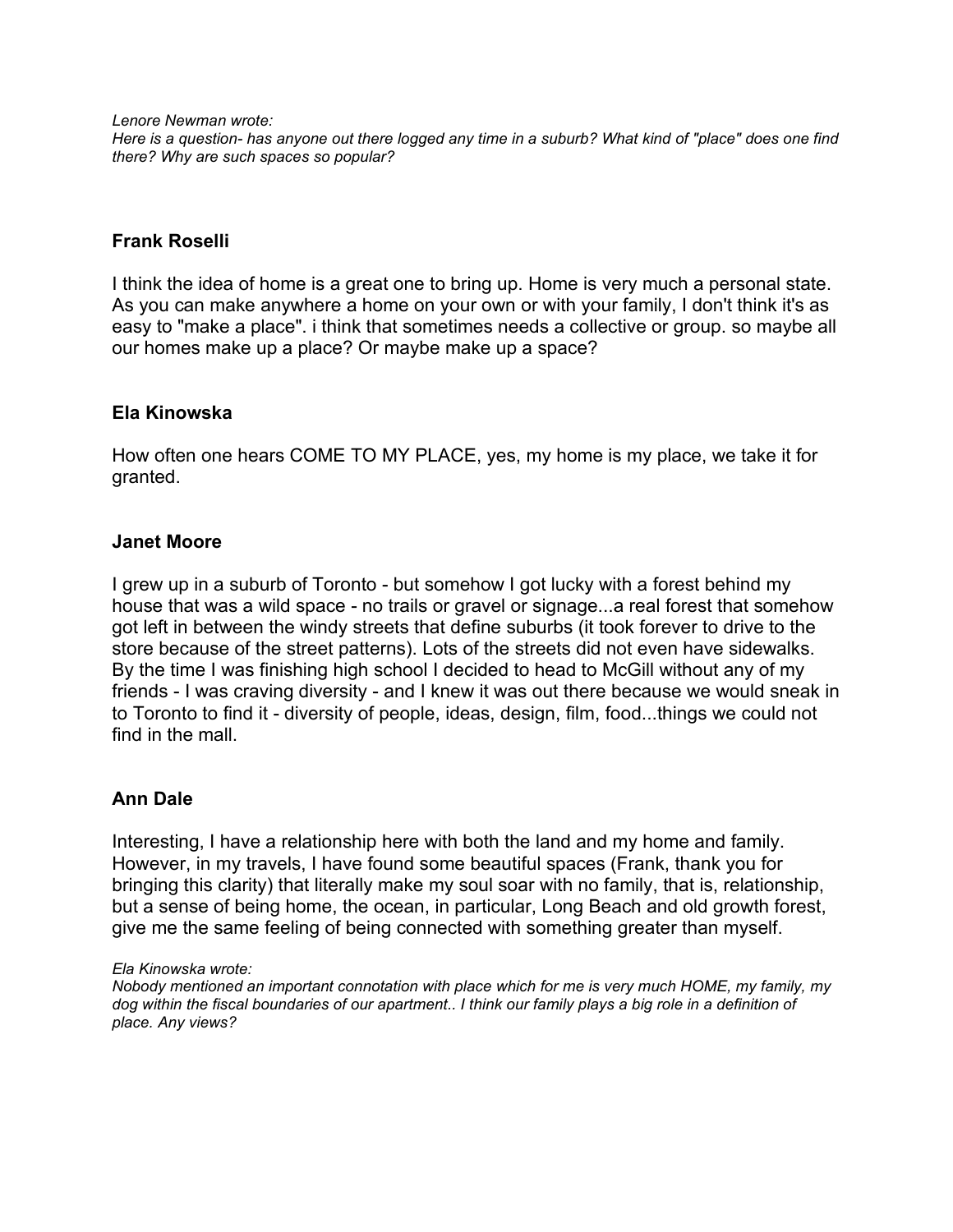## **Ela Kinowska**

Yes, but after seeing all these wonderful places you come home, which is ultimately your place from where you escaped for a little moment.

#### **Lenore Newman**

Heh heh. So much is about our own history. I can't enter an old growth forest without at least taking a moment to think about where one would lay out the logging roads. And if you take my father to a park he starts talking about it!

## **Levi Waldron ?????????**

*Lenore Newman wrote:*

Here is a question- has anyone out there logged any time in a suburb? What kind of "place" does one find *there? Why are such spaces so popular?*

I've spent a fair bit of time at my grandparents' place in Denver, in the heart of the burbs. Seems to me that some of the things that make suburbs popular are: you have home and green space (i.e. lawn) on your own property it appeals to many peoples' desire to have both city and rural, and you're more likely to live near some woods or a river. I have a desire for urban and rural places as well, however to me, suburbs are neither rather than both. subsidized mortgages and cheap land haven't hurt either As for "home" - it seems to me like a place where you feel comfortable, that feels familiar, where you have a history, and where you have close friends or family. I think the place that feels like home can change over time.

## **Ann Dale**

I suspect there is this historical aspect to our adult selection of place, for example, suburbia forced me to rural, your rural forced you to urban, and Levi? I love cities, but only to visit.

#### *Lenore Newman wrote:*

Heh heh. So much is about our own history. I can't enter an old growth forest without at least taking a moment to think about where one would lay out the logging roads. And if you take my father to a park he *starts talking about it!*

#### **Lenore Newman**

I agree with you Levi, to me the burbs seem to be the worst of both worlds. But clearly we are in the minority. Perhaps because I am allergic to grass?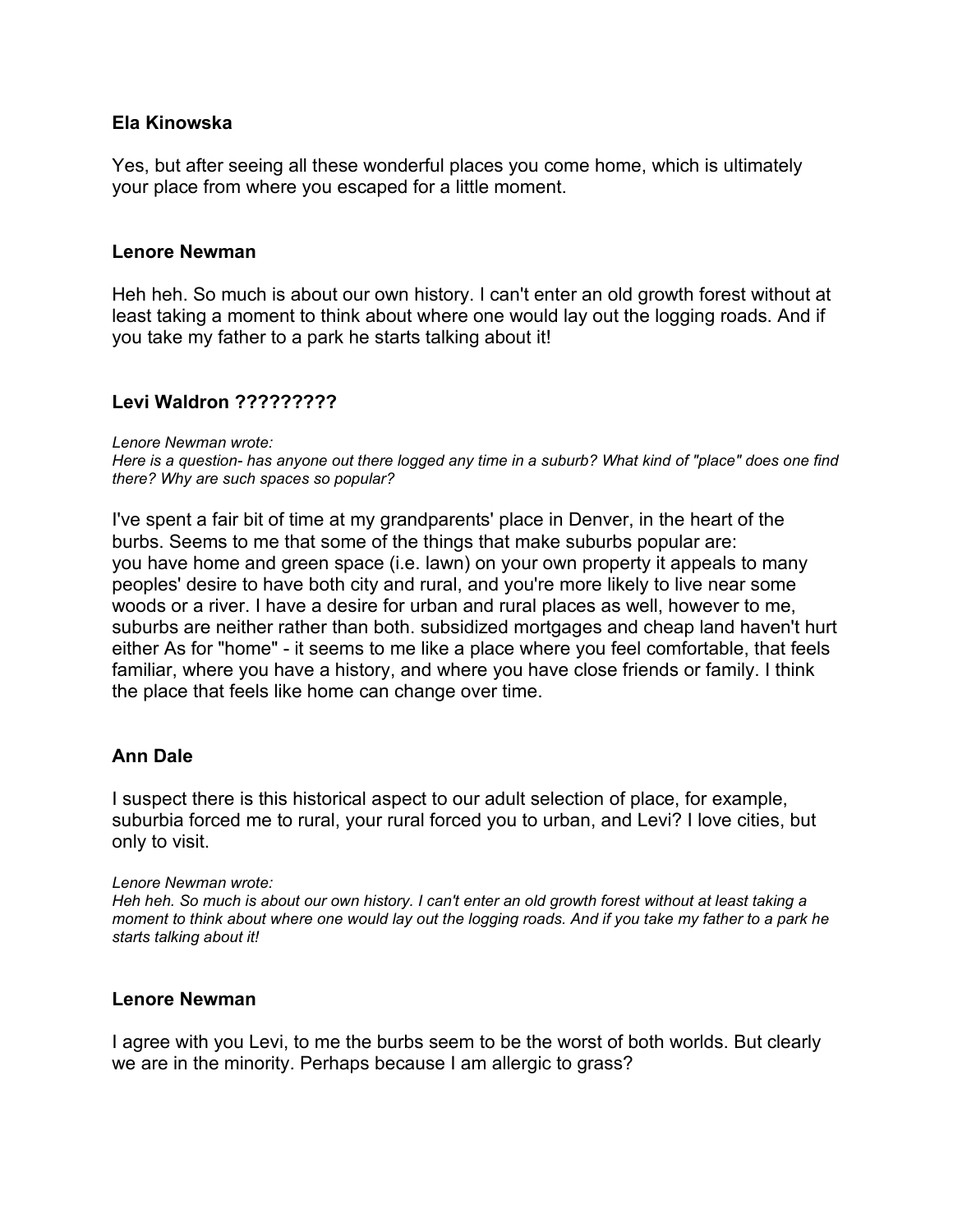## **Tim Penner**

I'd like to toss a couple of comments on the pile here. There are many aspects of space and place how culture affect them.

Think about the following situations:

- my mother's little hospital room turned into a place when we witnessed her death there
- Granny Clampett refusing to leave her place
- families abandoning their place for space to create a new home in a new land

- travelling miles through unknown spaces seeking the company of family or friends in a new place that is at once familiar because they are comfortable there

- a home suddenly being transformed into a mere house by the death of a spouse

What I'm getting at here is that we probably need space to express ourselves but the place itself is not so important as the attitude we have towards it, no matter the origin of that attitude. We can have a wonderful experience in a strange city and a horrible experience in a wooded glen. We can be brought to those feelings by people we trust or mistrust.

But it's always a "we". "We" make our place in our heads, and all we need is sufficient space to support our physical presence, to leave our marks.

Community, as tied to place as it seems, is much more space than place - sufficient space to create the physical presence that a physical community needs to express itself. If the community isn't physical, then a metaphysical space will do nicely.

# **Ann Dale**

Lenore, you and I have spent hours discussing how to transform suburbia into more sustainable communities, and the collorary, how to communicate sustainable community development to them? Frank, any thoughts?

*Lenore Newman wrote:*

I agree with you Levi, to me the burbs seem to be the worst of both worlds. But clearly we are in the *minority. Perhaps because I am allergic to grass?*

## **Lenore Newman**

On a different note, one of my great complaints about multinational capitalism and globalization is the homoginization of place. Would I have bothered trekking all over the globe if everywhere I went I found a McDonalds and a Home Depot. Why does this homogenization occur? Why are so many people willing to toss aside regional differences that make life interesting? As an example, the drive from Toronto to Montreal is completely soul-sucking, a six hour slog of Tim's and Mc-Ds. Arrgh! (Sorry, I get a little heated on the subject)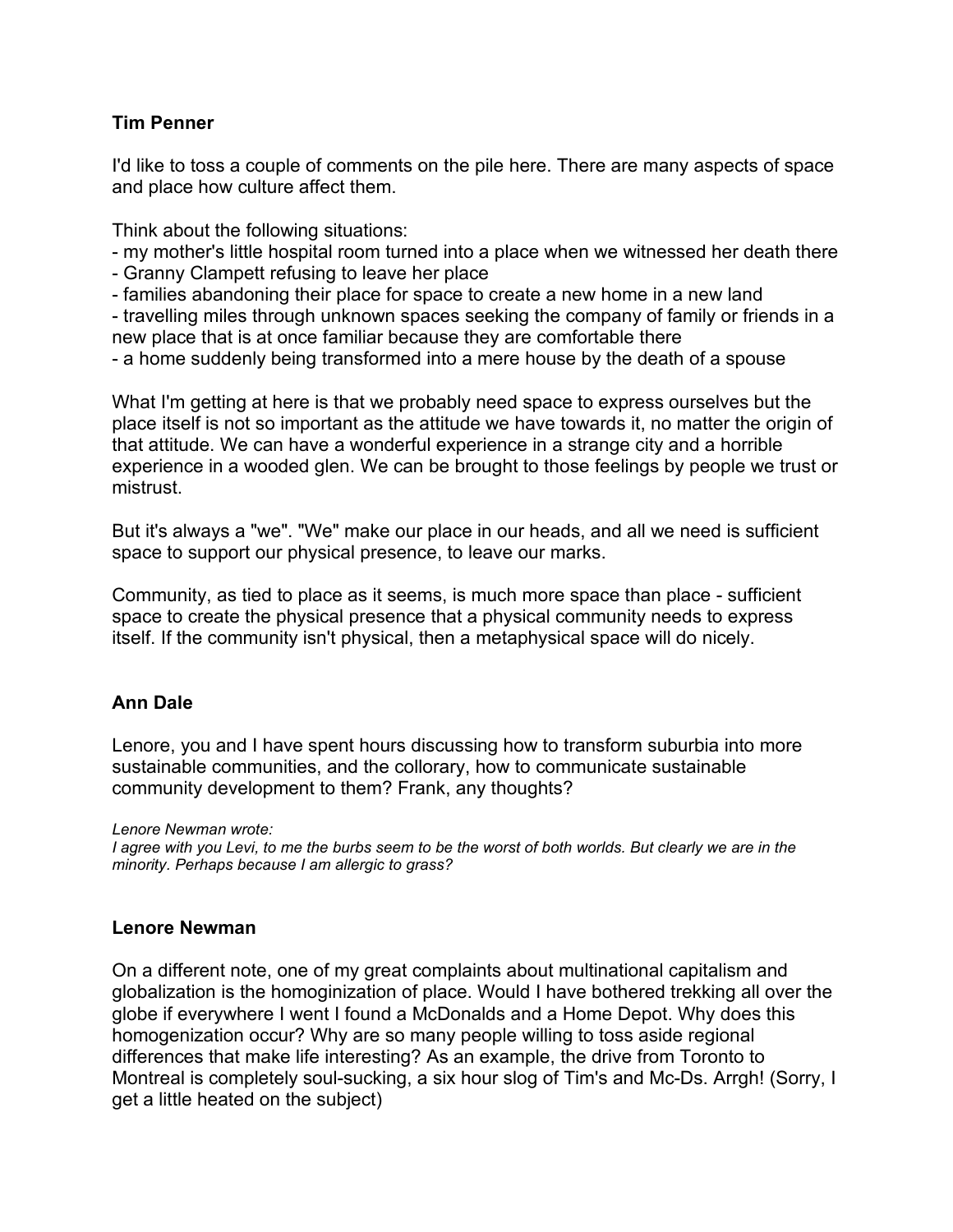## **Ann Dale**

Tim, so glad you have joined us. I never thought of this before, place can actually be created through human agency, and again, be nothing without it. This is so timely, my father was in a respite home, and I have never had any experience with retirement homes, and was devastated to see so many unhappy people, not talking, the lack of diversity, but with agency and diverse social capital, one can create a sense of place and community?

## **Frank Roselli**

*Ann Dale wrote: Lenore, you and I have spent hours discussing how to transform suburbia into more sustainable communities, and the collorary, how to communicate sustainable community development to them? Frank, any thoughts?*

*Lenore Newman wrote:*

I agree with you Levi, to me the burbs seem to be the worst of both worlds. But clearly we are in the *minority. Perhaps because I am allergic to grass?*

I must confess that i used to love suburbia, but now can't generally tolerate it for too long. I've been in many a lecture talking about the suburban form - just ask Prof. Lister! And i honestly think that the biggest issue with creating sustainable communities has more to do with lack of education and knowledge of alternatives. you can provide higher densities but ultimately no one will tolerate them if they have been "trained" to only see a clear divide in urban/suburban. sustainable communities have much more to do with social issues i think that built form or design.

## **Ann Dale**

But Frank, doesn't the built form influence our behaviour?

#### **Lynelle Osburn**

Hi everyone. I'm Lynelle and I'm in Wagga Wagga Australia today is hot and sunny. Networking and space and place causes me to reflect on an experience Jenny Onyx and I had while doing some research. We watched a person who belonged in a community - her 'place' enter a different physical space within that community (a particular building on a particular day) and discover that she was 'out of place'. She had entered a world where she knew everyone and, had an immediate sense of not belonging. She saw people she worked with and talked with in her day to day life in networks and connections with others. She became aware that because of these networks that related to this particular physical space that she could no longer trust her networks (or perhaps her map of network). She had a whole new perspective. She understood why a campaign she had run with the people she new had failed - because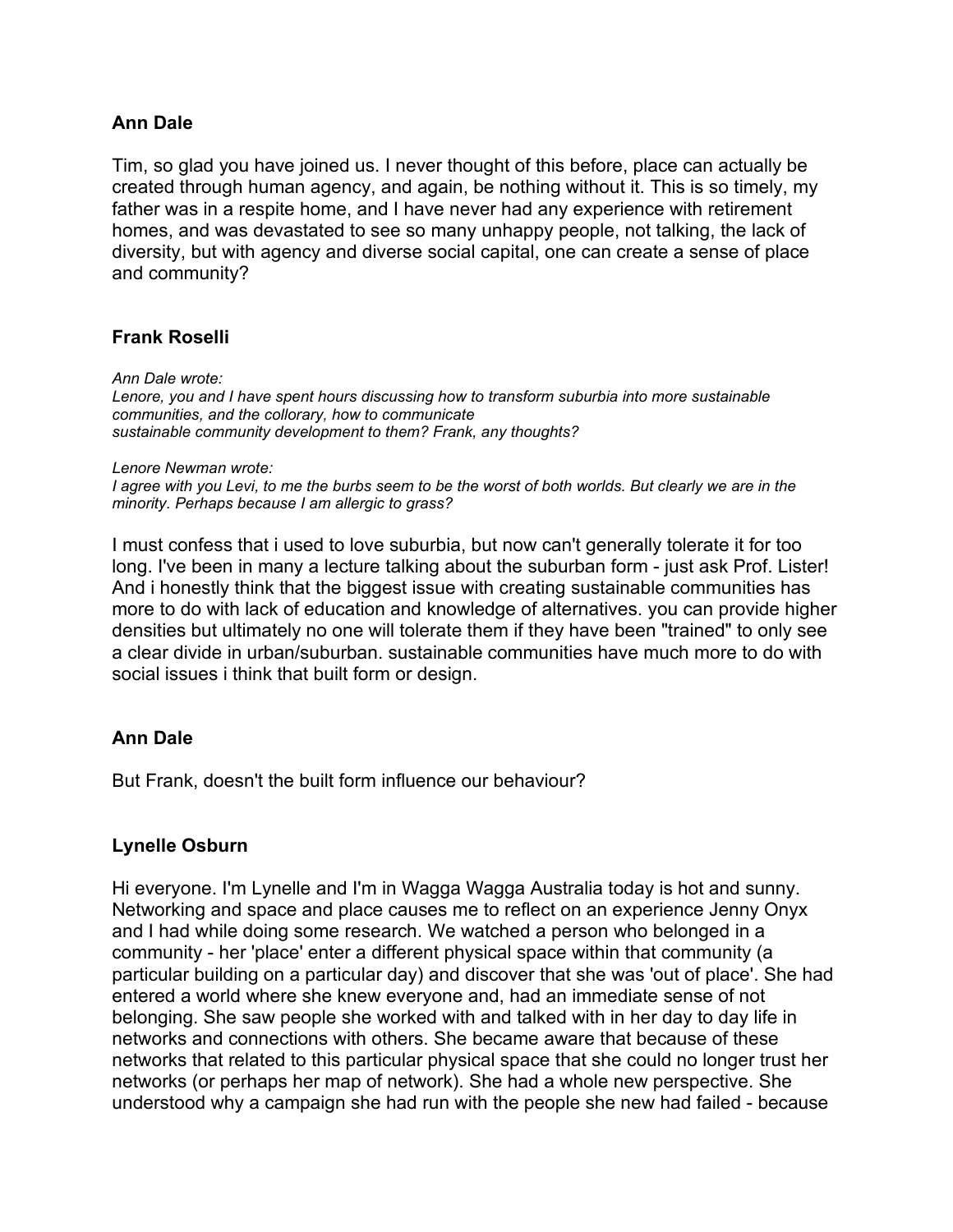there was this other place - that used to be outside here awareness.

What I'm wondering is, does a look at were we are not in space or feel out of place help us in this analysis?

## **Lenore Newman**

I agree with Ann on this one- I think one can build something so unfriendly to social interaction that it is doomed to fail. Jane and Finch comes to mind- the intersection, so infamous in the new in Canada, might be a little less dangerous if it didn't have fifty acres of pavement (really!) at the intersection.

## **Frank Roselli**

I agree that built form does influence behaviour and culture. prior architecture student in me should have noticed that. but it is a bit of "chicken and the egg" scenario. What came first? what influenced what first?

## **Ela Kinowska**

Yes Frank, talking about leaving physical mark, I think I want to elaborate on aesthetics of physical space, i.e. architecture and design that help us appreciate space we inhabit. I am sure we could make our cities more livable with smart architectural design reflecting values of communities surrounding a place...opening room for thought ?

#### **Lenore Newman**

*Frank Roselli wrote:*

I agree that built form does influence behaviour and culture, prior architecture student in me should have noticed that. but it is a bit of "chicken and the egg" scenario. What came first? what influenced what first?

The egg came first. Chickens evolved from reptiles (grin).

#### **Lenore Newman**

Good point Ela. I think Levi and I could rant long and hard about how we live in spaces created by 1950's idealists who really thought we would never leave our cars! Let's just all be thankful they didn't figure out how to make those cars fly! Seriously, nothing kills place faster than a giant piece of infrastructure not scaled to humans (remember hiking under the 401 Levi?)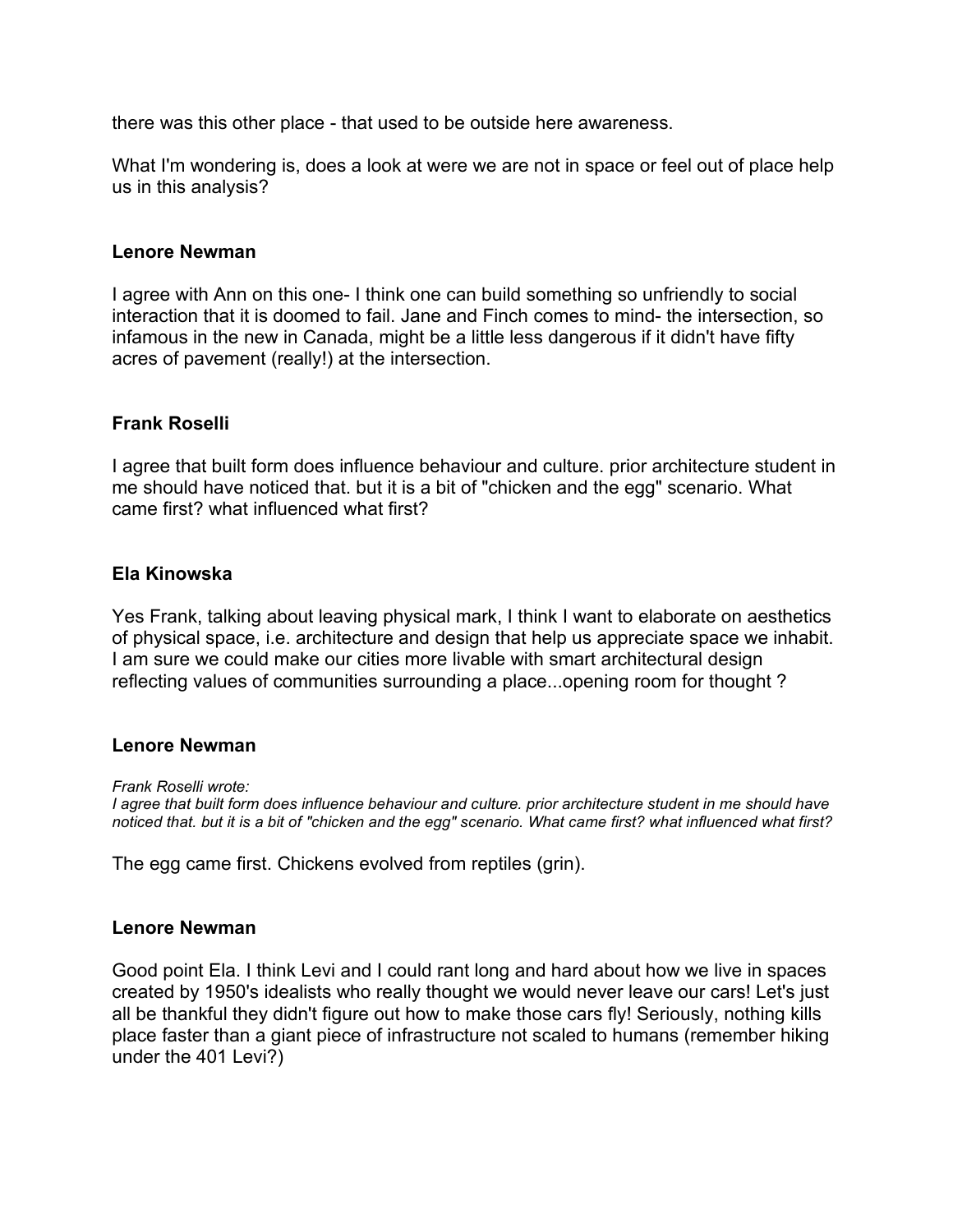## **Frank Roselli**

*Frank Roselli wrote:*

I agree that built form does influence behaviour and culture, prior architecture student in me should have noticed that. but it is a bit of "chicken and the egg" scenario. What came first? what influenced what first?

*Lenore Newman wrote: The egg came first. Chickens evolved from reptiles (grin).*

THANK-YOU!! that's the best answer to that riddle I've ever heard. And as for architecture, i am the biggest advocate for great design. Design and arch can accomplish so many goals. I personally can get just overwhelmed being in a beautiful space. for me, a great building or built form or space creates a place. i think that's been lost in city design where we don't have the "plazas" or the cultural areas as the anchor of a great city. as said prior - it's all about the mall! and living in Toronto, it's pretty much an architectural wasteland - in some respects.

## **Levi Waldron**

#### *Ela Kinowska wrote:*

*I am sure we could make our cities more livable with smart architectural design reflecting values of communities surrounding a place...opening room for thought ?*

This reminds me of a question of architectural design I have wondered about for some time. Why are apartment buildings so unfriendly to social interactions (I am living in one right now, and haven't met any of my neighbors)? Could they be designed to change this? I think they could, and this probably isn't the place to discuss it, but I hope there are architects out there pondering this.

#### **Janet Moore**

I'm not sure we are going to design our way out of the mess we've created. In my travels to India and Nepal - my favorite part of the dense cities are the spiritual places that are often right in the middle of it all - giant stupas in Katmandu, temples in Bombay and madras...places where you can walk through in barefeet and silence...I'm in downtown Vancouver these days and have a hard time finding any quiet reflective space - have not run into many developers thinking about adding a stupa to the downtown core...

#### *Ela Kinowska wrote:*

yes Frank, talking about leaving physical mark, I think I want to elaborate on aesthetics of physical space, i.e. architecture and design that help us appreciate space we inhabit. I am sure we could make our cities *more livable with smart architectural design reflecting values of communities surrounding a place...opening room for thought ?*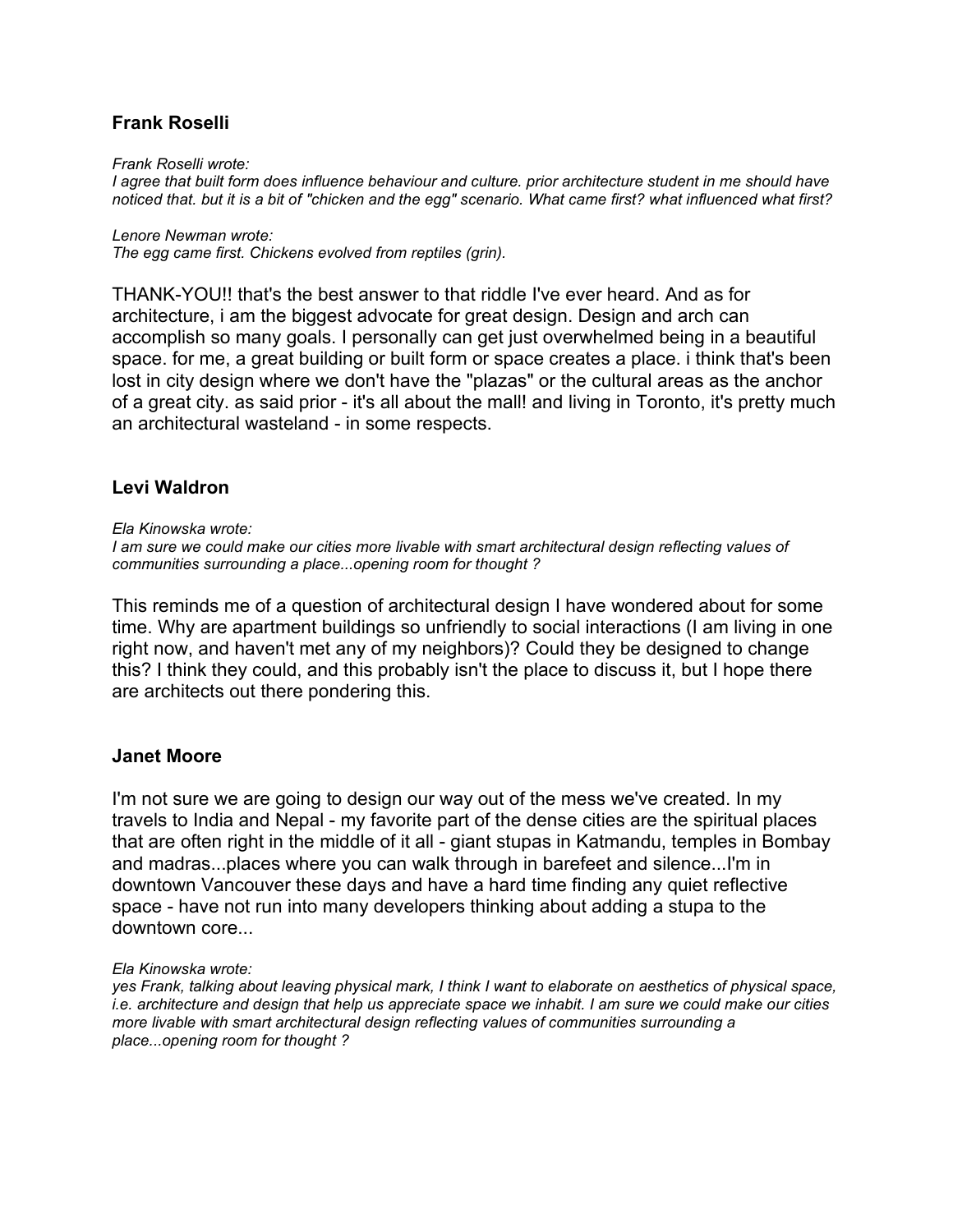#### **Mike Robinson**

Hi all, Great dialogue.

Peak oil will provide a new perspective on place and design. Perhaps once again most of us will spend our entire lifetimes within a 100k circle.

#### **Lenore Newman**

#### *Janet Moore wrote:*

I'm not sure we are going to design our way out of the mess we've created. In my travels to India and Nepal - my favorite part of the dense cities are the spiritual places that are often right in the middle of it all *- giant stupas in Katmandu, temples in Bombay and madras...places where you can walk through in barefeet and silence...I'm in downtown Vancouver these days and have a hard time finding any quiet reflective space - have not run into many developers thinking about adding a stupa to the downtown core...*

#### *Ela Kinowska wrote:*

yes Frank, talking about leaving physical mark, I think I want to elaborate on aesthetics of physical space, i.e. architecture and design that help us appreciate space we inhabit. I am sure we could make our cities *more livable with smart architectural design reflecting values of communities surrounding a place...opening room for thought ?*

I suggest Dr. Sun Yat-Sen Classical Chinese Garden in Chinatown. Very calming

#### **Mike Robinson**

By Peak Oil, I mean the change to a Post Carbon Society.

#### **Ann Dale**

In some ways, we have come full circle, perhaps place and space in dynamic interaction, and I am arrogant enough to believe we have the capacity to design for this, will allow us to work with biospherical limits, coupled with a precautionary principle and subsidiarity might just get us to enhanced sustainable community development?

*Mike Robinson wrote: Hi All,* Great dialogue. Peak oil will provide a new perspective on place and design. perhaps once again most of *us will spend our entire lifetimes within a 100k circle.*

#### **Mike Robinson**

Post Carbon Society is an ongoing RRU sponsored forum that welcomes your